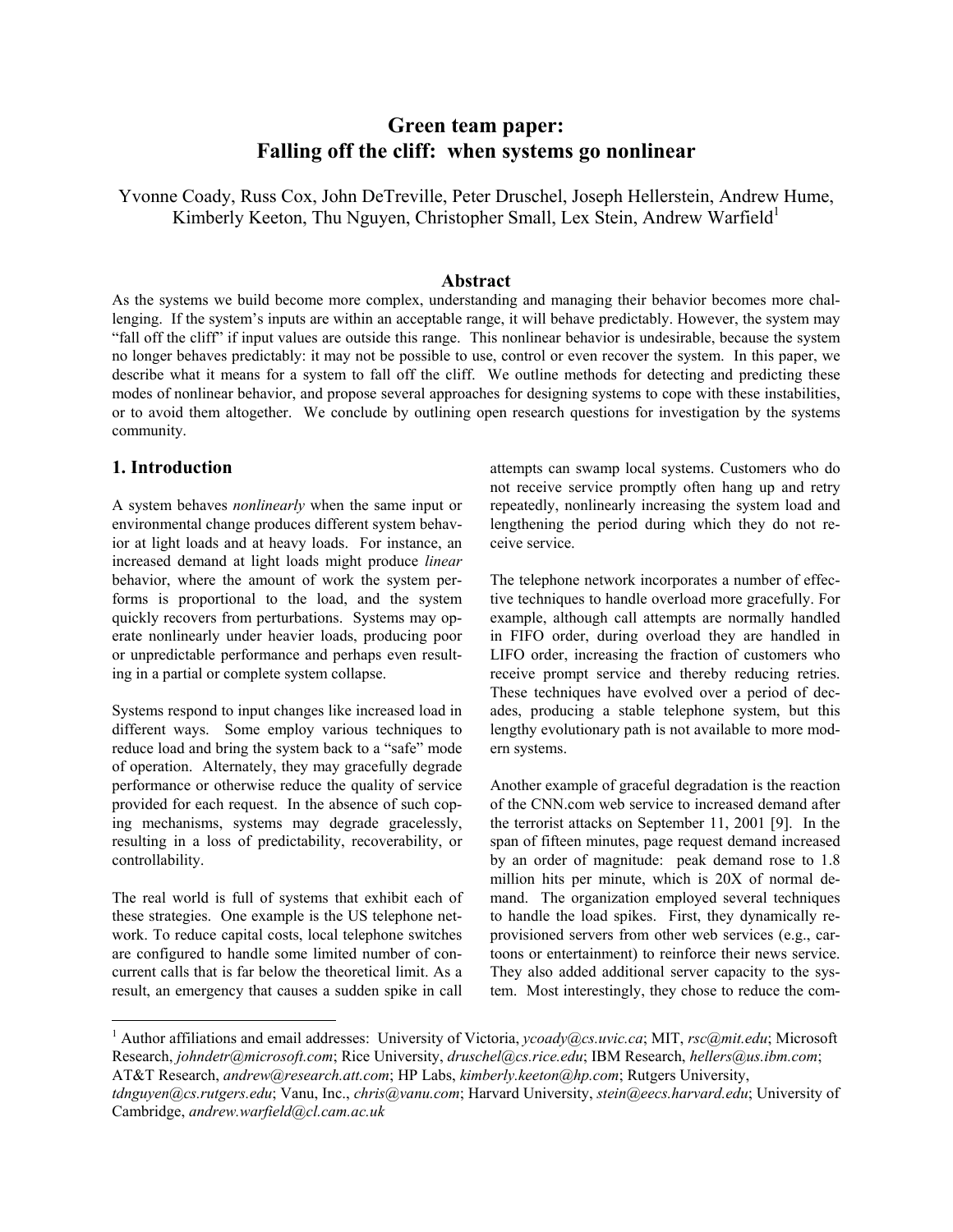plexity of the pages they serviced, by removing advertisements and pictures, and focusing on the text.

The real world also provides examples of graceless degradation. On August 14, 2003, a series of operator errors caused an electrical power grid in northern Ohio to stop tracking failures caused by sagging wires on a hot day [2]. Power lines sag as they carry power, and sometimes fail after contacting trees, forcing reallocation of power through other wires, and making them fail, too. Later, as the outage spread, overload sensors in other areas produced false positives and shut down more of the system, eventually affecting 50 million people in the United States and Canada. Power was not fully restored in some areas for over a week.

We would like our systems to behave more like the telephone network or CNN.com, rather than the power grid on that hot August day. Can we design and build systems whose behavior we can understand and that do not behave unexpectedly under unusual circumstances? Can we build systems that work all of the time, not just much of the time? Or are complex systems inherently unpredictable under unusual loads?

## **2. Defining graceless degradation**

*Graceless degradation* describes the situation in which a small change in a system's input or environment causes a large degradation in system behavior. We take a broad view of change, including an increase in load, a modification of configuration, or the installation or upgrade of a system component. Similarly, we define degradation broadly to include a loss of *predictability, recoverability,* and *controllability*. This section characterizes these types of degradation and discusses why they occur.

## **Types of graceless degradation**

Probably the most familiar form of degradation is the loss of predictable performance for a service. For instance, in the management of virtual memory, a small increase in the multiprogramming level can result in highly variable response times if not all working sets can fit into memory. Alternately, in the configuration of database management systems, a small increase in buffer pool size can rapidly degrade throughput if it results in a change in query plans. In these examples, a small change in concurrency level, load, or data volume results in a tremendous change in system performance.

A common cause for a loss of predictable service under load is the use of load adaptation mechanisms that introduce feedback loops into the system. An example of such feedback is *thrashing* – the situation in which a virtual memory system is so constrained in satisfying the physical memory requirements of a set of concurrent applications that it spends the majority of its time moving pages of memory to and from disk rather than making forward progress. Still another example is TCP's congestion control mechanism. TCP interprets packet loss as an indication of congestion and halves a connection's transmission rate in response; this behavior results in poor performance on even moderately lossy links [4]. This congestive response has been shown to be vulnerable to attacks on TCP flows, especially where TCP implementations use constant retry timeouts; well-timed bursts of data have been shown to render the TCP connections on a link useless [7, 8].

A second type of graceless degradation is the loss of recoverability of the critical resources being used or provided by a system. In a storage system, the data being stored is a critical resource. As the underlying storage system degrades (e.g., as physical disks fail), this data is itself in a degraded state: it is less capable of surviving further failures, and may not be provided at as high a throughput as in the fully-functional system. After sufficient degradation, the resources are irrecoverably lost. This form of degradation results in a compromise of the system's capacity to provide its service.

A final type of graceless degradation is a loss of controllability. Often, as a system degrades, so does the ability to intervene to prevent further decline. A naïve example is that of a UNIX system experiencing a *forkbomb*, in which a malicious process alternates between consuming system resources and forking copies of itself. An administrator wanting to recover the system needs to kill the forking processes, but as time progresses must kill more and more processes, with less and less resources available to recover.

#### **Why does graceless degradation happen?**

As system designers, we hope to build systems that are stable and predictable under all possible (or at least all specified) operating conditions. We now consider a set of specific characteristics of existing systems that lead to graceless degradation. This list is hardly comprehensive, but rather an attempt to identify some key factors of concern.

*Renewable resource exhaustion:* systems that allow over-subscription of renewable resources (CPU, memory, and network connections) are susceptible to over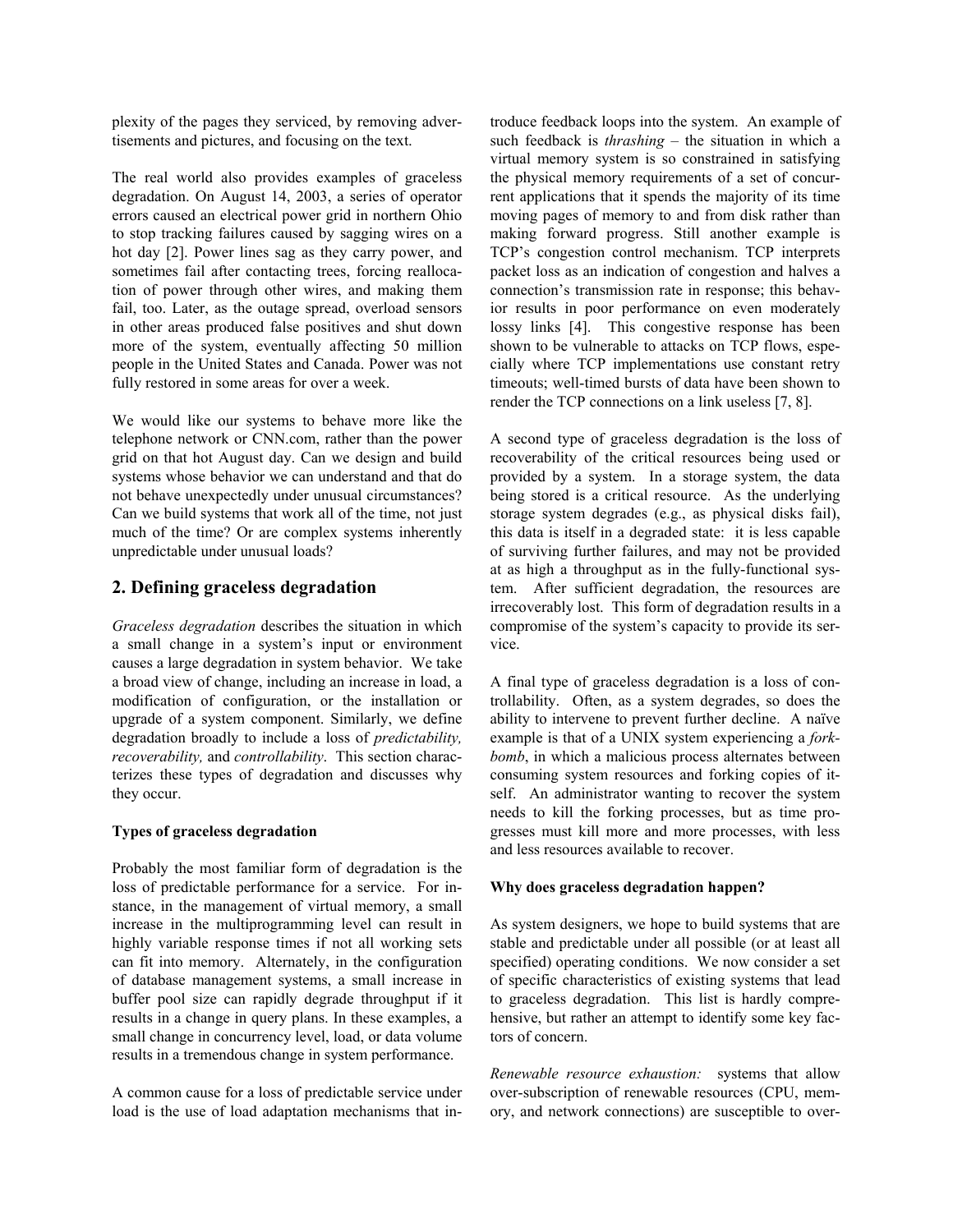load. While overloaded, the system will have to provide some means of dividing the limited resources across consumers until the load returns to an acceptable state. Although overloading of renewable resources is not necessarily a cause of graceless degradation, the mechanisms for dealing with it frequently are.

*Persistent resource exhaustion:* As discussed with respect to the loss of recoverability above, the persistent resources of a system may themselves be compromised. This situation may occur due to failure of the underlying devices, system or application software, operator mistakes, or malicious attacks. Systems may be designed to be resistant against this form of degradation by employing various forms of redundancy.

*Feedback-induced degeneration:* Adaptation mechanisms within a system that feedback into the system's operational behavior may enter states of oscillation or related instability, and thus prevent the system from getting useful work done.

*Removal from expected operating regime:* A superset of the previous example, a system may be forced into an unexpected mode of operation. Such a phase change may result in the execution of poorly-tested code paths and compromise the stability of the system as a whole.

*Degradation of operating state over time:* Small, nonperformance-critical problems may accumulate over the course of a system's lifetime. These state permutations may result in difficulties much later. Consider the management of applications on modern operating systems, in which *OS rot* may eventually result in the inability to update a system, requiring that the OS be re-installed from scratch.

*Error conditions or exception logic*: Exception logic is rarely invoked and often poorly tested. Thus, when it is invoked, it is common for degradation or even failures to result. Often exception logic is invoked as a result of a small increment in load that causes a buffer pool to overflow or too many file handles to be acquired. Thus, while the change in workload appears to be small, the change in the execution path is substantial.

*Unintended software reuse*: Modular software design encourages the reuse of components, as well as the construction of hierarchical systems from existing components. Although this approach can reduce costs, it can also lead to successful systems being used in ways and environments never imagined. Components can behave predictably in their intended environment, but unpredictably in others.

*Unclear usage semantics*: The premise of this section is that a small change results in a large degradation in performance. But sometimes it is difficult to quantify "small." For example, is it a small change to increase a buffer pool size by 1KB in a database management system with 1GB of memory? While this is small in terms of the fraction of memory affected, it may be huge in terms of the impact on query plans. To address this case and the previous one, it may be valuable to specify constraints on how software components can be safely used, and to verify the satisfaction of these constraints before deployment or during execution.

## **3. Detecting graceless degradation**

Computer systems susceptible to graceless degradation should be built to detect such graceless degradation and substitute a more graceful alternative. The first step in such an approach is monitoring the system to detect when graceless degradation occurs or is about to occur.

If we view the system as a black box with inputs (e.g., request load, hardware failures) and outputs (e.g., throughput, latency, correctness, and other applicationspecific performance measurements), then a basic detection strategy is to characterize the safe operating ranges for the inputs or the outputs (or both) and detect when the system has moved outside the safe operating range.

Some operating constraints can be derived from the design of the system. For instance, a decision to use erasure codes places a hard limit on the number of fragments that must be available. Other constraints might be derived from more general requirements: a web server should respond to a request within a minute or else the response is likely to be ignored by the web browser – either the program or the human, both of which are likely to have timed out. The most precise constraints can only be derived from testing the system and determining what operating conditions keep it performing as desired.

Testing a large computer system may be non-trivial: the CNN.com web servers reached over one million page views per minute following both the 2000 U.S. elections and the 2001 terrorist attacks. Generating such conditions during testing requires a significant test framework. Computer systems designers might take solace in the fact that, unlike physical structures such as bridges, computer systems are usually not destroyed by being tested beyond their limits.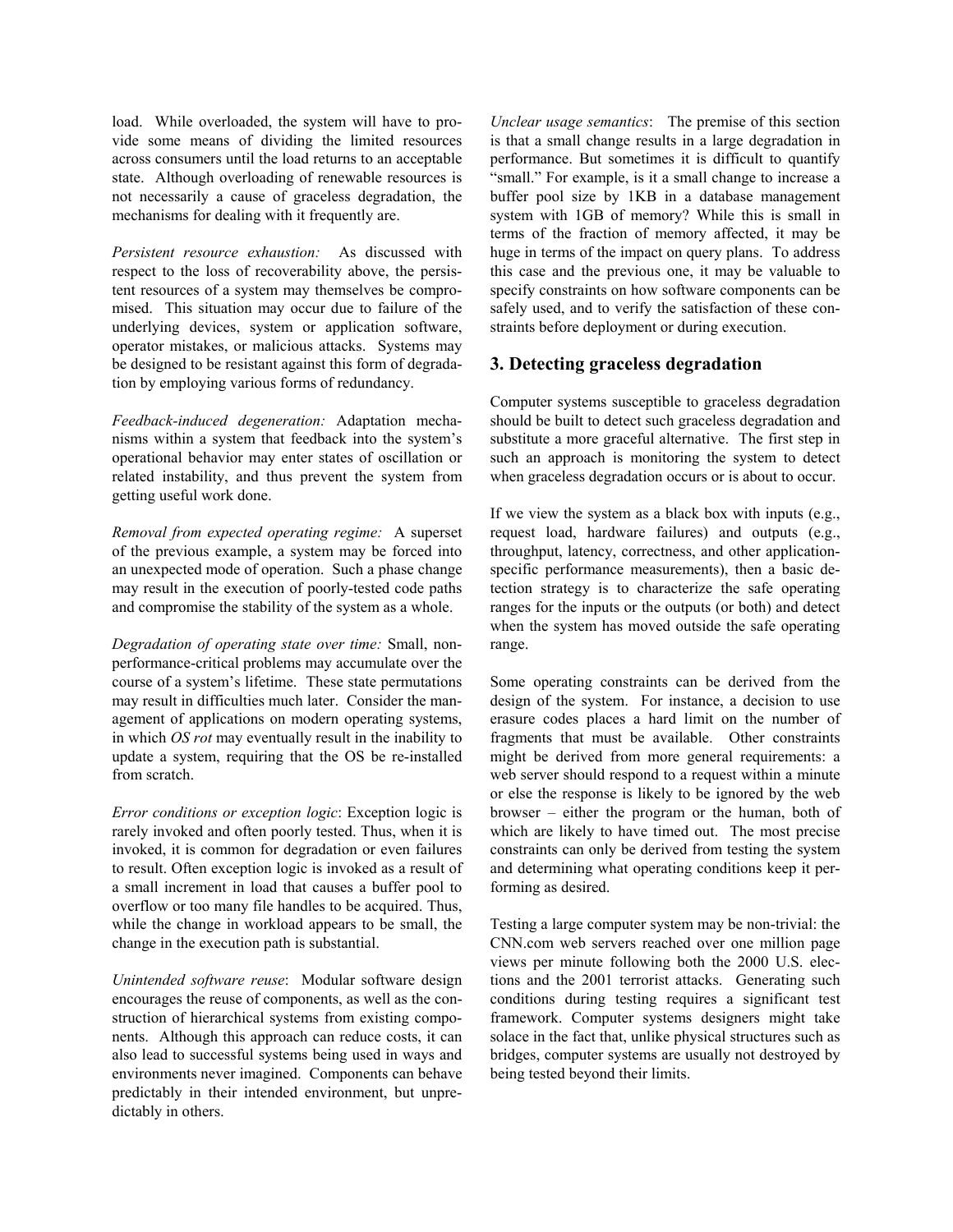System load is not the only interesting parameter during testing. For example, testing a web server farm might also mean checking how many server failures the farm can tolerate simultaneously without entering a cascading failure scenario. Parameters are often interrelated: in the previous example, offered load certainly affects the number of server failures that can be tolerated.

Black-box testing may be insufficient for applications that are expected to run for long periods of time, as it is difficult to identify inputs and environmental conditions that can drive an application into unsafe regimes. Currently, some researchers are exploring the alternative *white-box* testing approach. For example, if source code is available (or byte code for Java applications), the compiler may be able to help. Compiler analyses can aid in the coverage testing of *uncommon code paths* such as recovery code [6]. Compiler analyses and instrumentations may also help applications and the runtime system/OS to track resource usage and detect when an application may be approaching the cliff.

Testing should focus on determining safe output parameters, as well. For example, if a web server can respond to all requests within five seconds under expected conditions, then significantly longer response times in a real deployment are indicative of unexpected behavior, possibly graceless degradation. Safe operating ranges could also be defined in terms of more cumulative statistics. For example, high variance in oneminute average throughput during high load might indicate that the servers are experiencing performance problems.

Once the expected safe operating parameters have been determined, the system must be able to continuously measure and check these parameters, ready to change behavior if graceless degradation is detected or anticipated. Statistical learning techniques may provide a means for understanding the observed data [5].

# **4. Coping with graceless degradation**

There are several ways to cope with and even avoid graceless degradation. Admission control limits the amount of load that can enter a system. Overprovisioning builds a buffer of extra resources into a system. Reprovisioning dynamically adds resources as needed. Load shedding drops or scales back processing when resource over-commitment is detected.

Admission control conditions system load to try to avoid load spikes. Unlike physical systems, which often have implicit capacity-based admission controls, computer systems cannot depend on physical space or fixed environmental conditions to impose limits. As a result, computer systems must explicitly control admission. Examples of admission control in computer systems include circuit signaling in computer networks or user login. However, many computer systems (e.g., IP networks or web servers) use very little admission control. Admission control and overprovisioning are duals. An ideal admission control scheme conditions load so that it can never take a system out of its safe region. Overprovisioning makes the safe region so vast that the cliff is over the horizon.

Computer systems tend to underprovision for efficiency, rather than overprovision for safety. When compared with bridges, buildings, or other physical systems, most computer systems are designed with few excess resources. Overprovisioning presents two challenges. First, it is expensive. Second, it is difficult to know how much to overprovision each resource. Overprovisioning to handle load spikes smoothly means that most resources will be idle most of the time. Statistical multiplexing increases resource utilization by gambling on uncorrelated load. When the requests become correlated, the system receives a burst, and the gamble has been lost. At this point, the system is approaching the cliff and has to choose a strategy for coping. It can try to reprovision resources to move the cliff farther away, or it can use short-term approaches, such as load shedding, to back away from the cliff.

While software complexity may make it difficult to define a safe region *a priori*, the flexibility of software control provides a means to rescue systems that are leaving their safe region and heading for the cliff. Software can reprovision and reorganize system resources in real-time. For example, many storage systems use a virtualization layer to make capacity addition and failure events transparent to applications. In contrast to overprovisioning, where resources are statically allocated to absorb peak load, reprovisioning either changes the mix of resources or includes resources from an external source. For example, resources could be incorporated from a pool shared across many systems. In this case, reprovisioning is an attempt to statistically multiplex overprovisioning across independent systems. Systems that share a resource pool should have uncorrelated needs for the pool to remain solvent.

Reprovisioning is particularly important for situations where falling off the cliff implies loss of recoverability. For example, consider data redundancy for availability and durability. If the data is replicated using erasure coding, when the number of fragments drops below a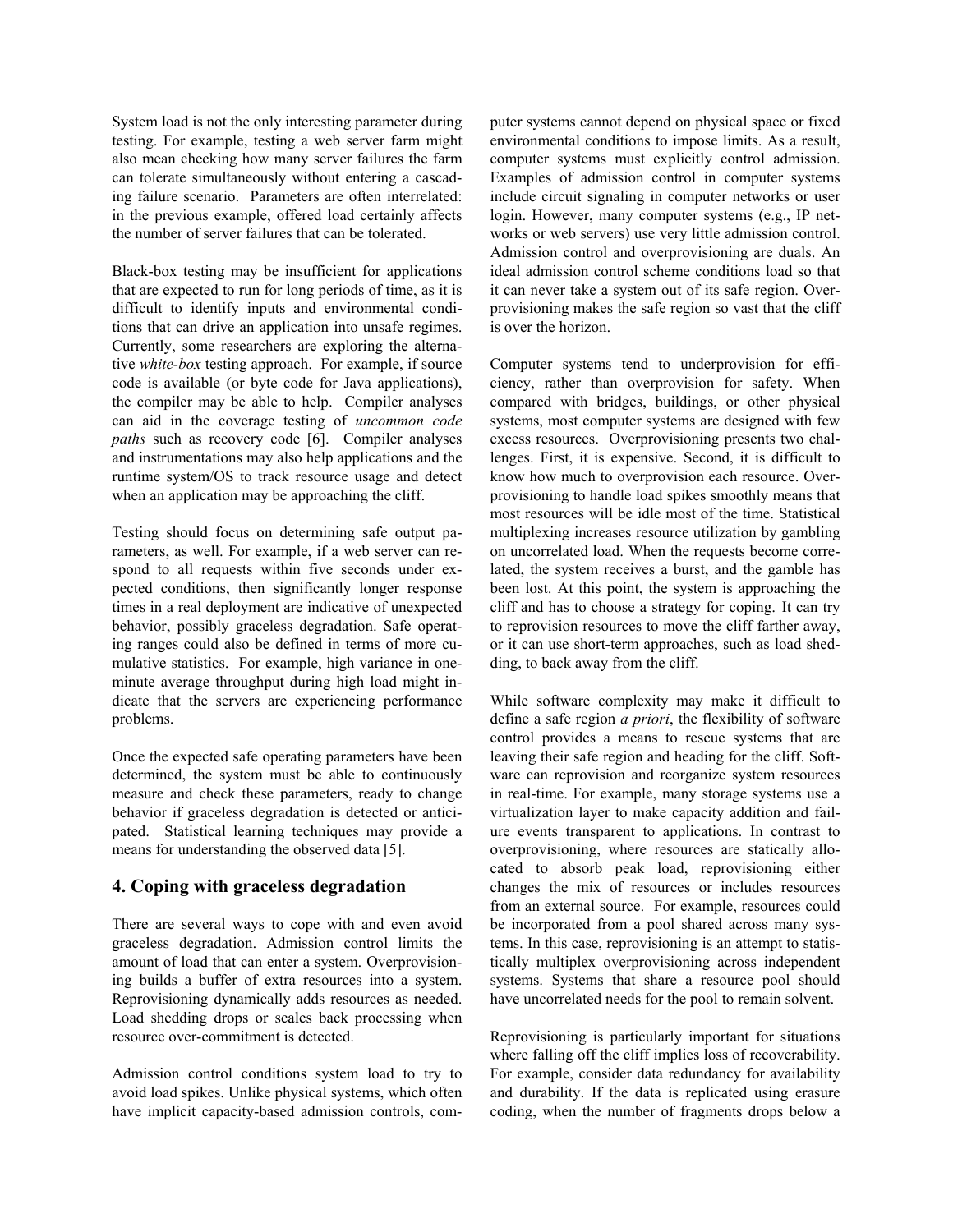critical threshold, then the data becomes unrecoverable. Consider an erasure code-based P2P storage system. If replicas are failing and some data are approaching their critical threshold, then it becomes necessary to reprovision storage nodes, even at the expense of handling incoming load. Incoming load could be throttled down through admission control or the load shedding approach discussed below. This example illustrates that coping mechanisms can be combined effectively. TotalRecall is an example of such a system; it automatically measures and estimates the availability of host components and calculates and enforces the appropriate redundancy mechanisms and repair policies [1].

A final approach for avoiding graceless degradation is load-shedding. The simplest approach to shedding load is to drop requests from the tail of a FIFO queue. Another approach is to prioritize and postpone work where possible. One example of this approach is soft updates, which stabilize file system performance under heavy load by tracking the dependencies between block I/Os to postpone disk updates until the system calms. In the extreme case of the load shedding approach, a system might choose to avoid a cliff by resetting its state and starting fresh through either a full or partial reboot [3].

Load shedding may provoke feedback from the higherlevel systems that issued the dropped requests. If the feedback is poorly behaved, it threatens to further aggravate an already struggling system: consider the phone retry example from Section 1. Synchronization is a danger because it correlates load and neutralizes statistical multiplexing. Randomization can help avoid synchronization. Exponential backoff can also reduce feedback problems by progressively delaying consistently problematic retries [10]. Negative acknowledgments (nacks) avoid generating load on an overloaded system by using acks for success cases and not sending any reply for errors, letting the higher layer time out. These approaches have their limits, however: they assume that the upper layer is a trusted and logical system, which may not always be the case.

Many systems are designed under the assumption of particular environmental parameters. Using randomization is one way to immunize a system against fluctuations in these parameters. The system will not behave optimally under some conditions, but at least it will not perform terribly under others. Randomized file system layout has been shown to provide stable file system performance across storage system virtualization parameters [11]. For routing in a hypercube, sending first to a random neighbor has been shown to improve performance by balancing messages across queues [12].

#### **5. Summary and open research questions**

Catastrophic failures have forced us to consider what should be done to better understand and manage system software. Avoidance and detection strategies require that we not only clearly define where the cliffs are, but also identify trends that force systems towards them. Key future challenges thus revolve around identifying a meaningful set of system constraints to describe safe operating regions, effectively capturing information about the system's operational state, and responding to cliff-inducing conditions in a timely fashion.

System constraints must be holistic to be meaningful. Some set of local system constraints may be known *a priori*, while potentially global constraints must be dynamically derived from specifics of system configuration and execution environment. Open questions include how best to identify and represent constraints or safe modes of operation, how to expose the right parameters for local constraints and how to dynamically derive context-specific holistic constraints.

Testing the system may help to discover operating constraints. Required advancements in this area include trace collection of heavy load scenarios, workload generators to synthetically generate load or to replay collected traces, and development of large-scale simulation and/or emulation environments.

The process of capturing and mining system state introduces several challenges. Given the vast amount of shared system state and increasing variability of configuration options, research challenges include how to manage state collection carefully, how to selectively monitor state according to global/local information needs, and how to quantify critical tradeoffs in safety and performance.

Responding to potentially cliff-inducing conditions requires an appropriate coping strategy. Further research is required to define new approaches for enforcing safe modes of operation and for gracefully degrading system behavior, and to understand the conditions under which each strategy may be appropriate.

Given the nature of this problem and the dramatic increase in its importance, we as a research community must collectively commit to better understanding and managing the systems we build.